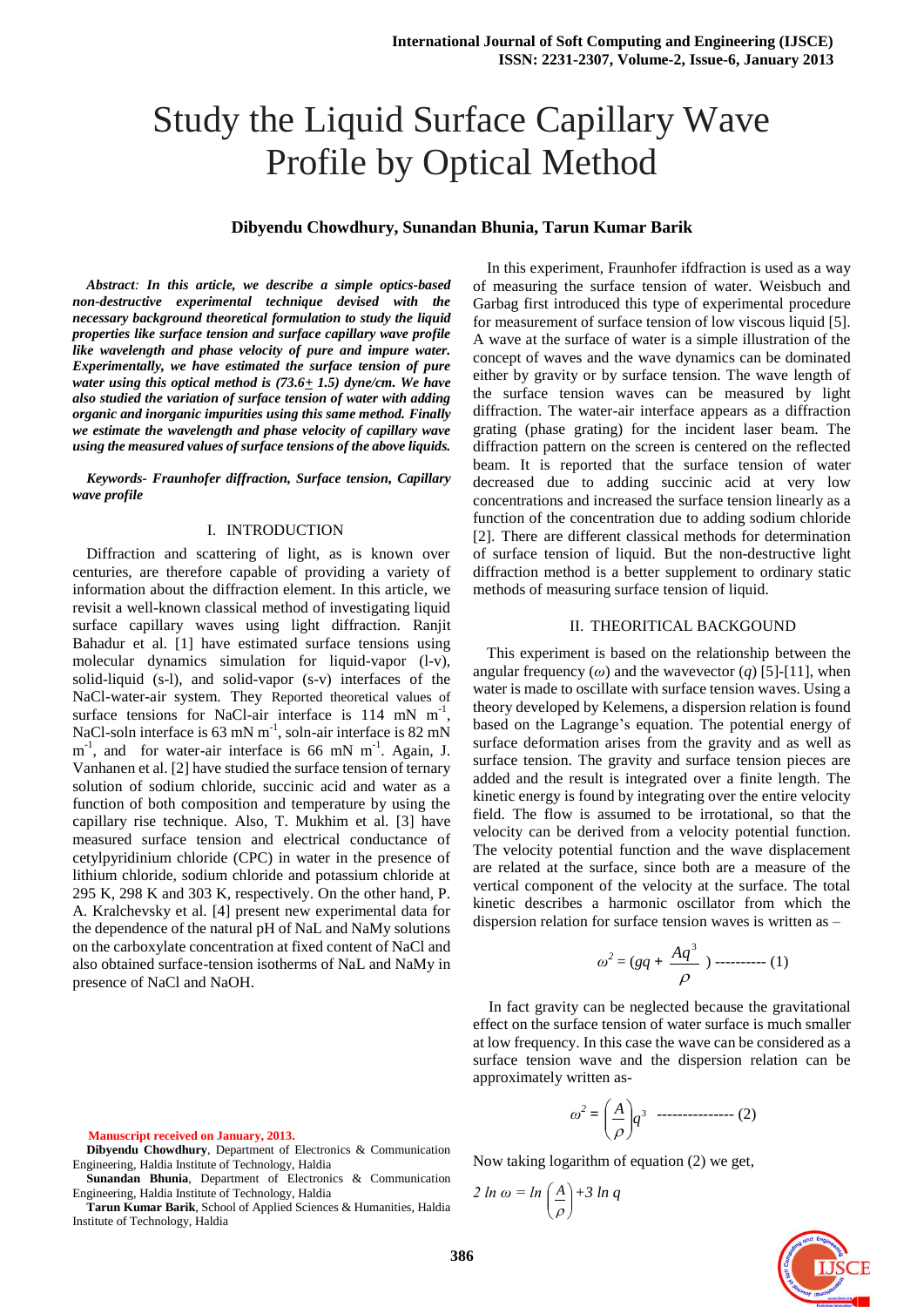# **Study the Liquid Surface Capillary Wave Profile by Optical Method**

or, 
$$
\ln \omega = \frac{1}{2} \ln \left( \frac{A}{\rho} \right) + \frac{3}{2} \ln q
$$
  
or,  $\ln \omega = \frac{3}{2} \ln q + \frac{1}{2} \ln \left( \frac{A}{\rho} \right)$  ----(3)

Equation (3) is similar to straight line equation  $y= mx + c$ . When we plot  $ln(\omega)$  vs  $ln(q)$ ; we get the information for surface tension from y-intercept.

The wave vector,  $q$ , is given by the following relation [5]

$$
q = \frac{2\pi}{\lambda} \sin\left(\frac{r}{2}\right) \sin\left(\theta - \frac{r}{2}\right) + \sin\left(\theta + \frac{r}{2}\right)
$$

$$
= \frac{2\pi}{\lambda} \sin(\theta) \sin(r)
$$

Where  $\theta$  is the glancing angle and *r* is the small angle produced at scattering point due to central spot and 1sr order spot. Because of  $Sin(\theta) = \theta$  and  $Sin(r) = r$  at small angles, the above expression can be simplified to

$$
q = \frac{2 \times \pi \times \theta \times r}{\lambda} = \frac{2\pi hd}{\lambda l^2}
$$
............ (4)  
Note that,  $r = \frac{d}{l}$ ,  $\theta = \frac{h}{l}$  respectively.

Where  $d =$  separation between the central spot and  $1<sup>st</sup>$  order spot, *l* = distance of the screen from the scattering point and *h* = height of the central spot from water surface level. Hence, by measuring *h*, *d*, *l* and knowing the wavelength of incident monochromatic light  $(\lambda)$ , one can easily estimate the wavevector (*q*) for a particular angular frequency (*ω*) of the surface tension wave.



**Fig.1**: Schematic diagram of the experimental setup to study capillary wave on liquid; A: Laser, B: Frequency generator, C: Screen, D: Loudspeaker and E: Exciter F: Petridis G: Laser Beam

#### III. EXPERIMENTAL PROCEDURE

A schematic diagram of the experimental setup is shown in Fig. 1. Water is kept in a petri dish of diameter 16 cm. The depth of water in the dish is 1.0 cm. A long metallic pin is glued to the center of the diaphragm of a small loudspeaker, which is driven by a low-frequency signal generator. A sinusoidal signal of frequency (*f*) (400 Hz in our experiment) is used to drive the pin. This vibrating pin is the surface capillary wave exciter. The circular ripples, which are formed due to the vertically oscillating pin, act as a dynamical diffraction phase grating on the water surface (as shown in Fig. 2. Best results are obtained when the pin is just below the liquid surface. If the pin is immersed more deeply, splashing and other associated effects can occur.



**Fig.2**: Schematic of surface wave profile of the dynamical phase grating after sinusoidal excitation.

A 3 mW He–Ne laser of wavelength  $\lambda$ =6328 Å and beam diameter 1.6 mm is directed to fall on the water surface (as shown in Fig. 1), where the surface capillary waves are formed. The angle of illumination, the angle at which the laser beam falls on the liquid surface,  $\theta$ <sup>*i*</sup>, in our experiment is 76°. It is known that at frequencies of the order of 400 Hz the decay length of surface capillary waves is much greater than the size of the illuminated spot[10]-[11]. Due to Fraunhofer diffraction of light by the phase grating produced by the surface capillary waves, a pattern is observed on a screen placed at a reasonably large distance, *l* (4.2 m in our case) from the point of diffraction. The intensity of each diffraction spot is measured by a photodiode detector. The linear relation between the photodiode current and the intensity of diffracted light was checked. To measure fringe width (*d*) of diffraction pattern, we use a LDR to detect the highest intensity point of each order pattern. This LDR is attached with a vertical scale of vernier constant 0.001 cm. The experimental arrangement for this purpose is shown in Fig. 3.



**Fig.3**: Experimental set-up for measurement of fringe width (*d*) using LDR which is attached with a vertical scale of vernier constant 0.001 cm.

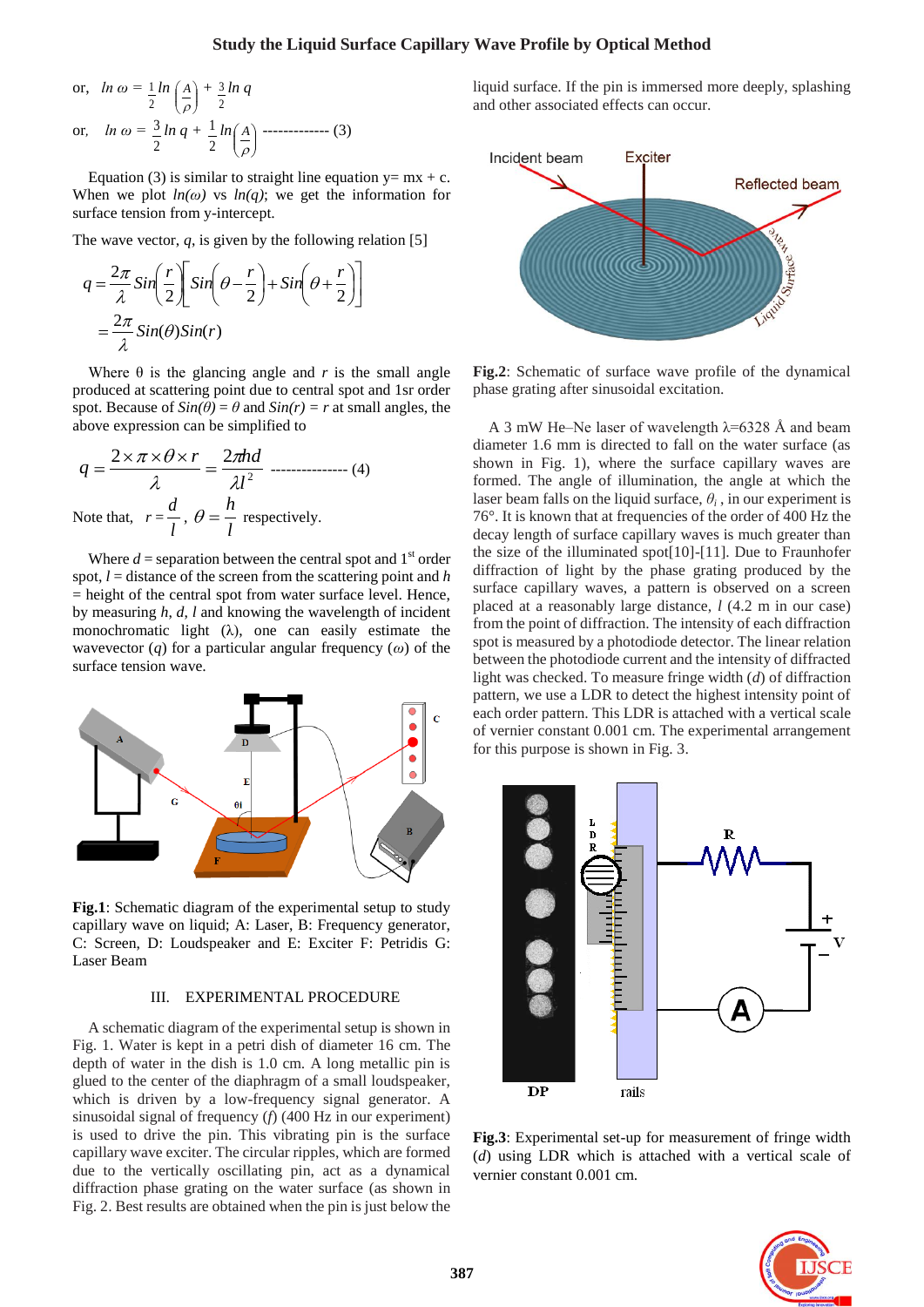## **International Journal of Soft Computing and Engineering (IJSCE) ISSN: 2231-2307, Volume-2, Issue-6, January 2013**

## IV. INTENSITY DISTRIBUTION OF DIFFRACTION SPOTS

When monochromatic light (He-Ne laser light) of wavelength *λ* is incident on a circular surface wave of frequency  $\omega$  and wave vector  $q$ , the phase modulation produced by the surface wave is given as

$$
\Phi \blacklozenge \mathbf{I} = \frac{2\pi}{\lambda} \Bigg[ \blacklozenge a \cos \theta_i \sin \Big( \omega t - \frac{qd}{\cos \theta_i} \Big) \Bigg] - \cdots - \cdots - \cdots - \cdots = -15
$$

where the factor of  $\cos\theta_i$  appears due to oblique incidence of the incident monochromatic light [9,10] . The field strength *E* of the diffraction pattern can be estimated from the Fourier transform of the aperture function (in this case the surface wave produced by a single exciter). The intensity of the diffraction patterns, obtained from *EE\**, is given by [9, 10]

$$
I \blacklozenge \sum_{n} J_n^2 \bigg( \frac{4\pi a \cos \theta_i}{\lambda} \bigg) \delta \bigg( \frac{d}{\lambda} - \frac{n}{\Lambda \cos \theta_i} \bigg) - \dots - (6)
$$

where *l* is the horizontal distance between the location of the laser spot on the liquid surface and the screen,  $\Lambda$  =  $(2\pi/q)$  is the wavelength of the surface wave and *a* is the amplitude of the surface wave. Again *d* is the coordinate which measures the distance of the diffraction spots from a reference point (central spot) on the observation plane, *J<sup>n</sup>* is the Bessel function of order n, and *δ*( ) denotes the Dirac delta function. The intensity distribution on the diffraction pattern vanishes at points where  $J_n$  is zero satisfying equation (6). The quantity involving the Bessel function in this equation gives the magnitude of the intensity of diffraction spots for different orders n, while the positions of the spots are given by the delta function.



**Fig.4:** Theoretical plot of intensity versus the amplitude for zeroth-order (black line), first-order (red line), and second-order (green line) diffraction spots using Eqn.(6). Experimentally measured intensities for these spots are shown by the black-square, red-circle, and green triangle, respectively.

The black, red, and green lines in Fig. 4 represent the theoretical plots of intensity of the zeroth, first and second-order diffraction spots as a function of capillary wave amplitude using equation (6) (with the help of Mathematica

software). To compare these theoretical plots with experimentally measured data, we have measured the current (*i.e*. intensity) through the LDR of each order diffraction spot for different applied excitation voltage (*i.e.* amplitude) of the function generator. Experimentally measured current for different applied voltage for these spots are shown in Fig. 4 by black-square, red-circle and green triangle, respectively. The linear relation between the LDR current and the intensity of diffracted light was checked.

# V. MEASUREMENT OF SURFACE TENSION OF LIQUIDS

One should be very careful to repeat the same experiment about the followings. It is important to clean the outer surfaces of the exciter in contact with the liquids and must be use clean liquids. When anyone wants to measure the separation distance (*d*) between the central spot to the  $1<sup>st</sup>$ order spot, it is important to use precise scale like vernier scale of vernier constant of the order of 0.001 cm, because a small error in measurement of *d* can affect the result. It should be better to setup the experimental arrangement on a vibration-less table. Ordinary table is not suitable for this experiment. As the



**Fig.5**: A log-log plot of the capillary wave frequency (*ω*) vs. wavevector (*q*) for pure water.



**Fig.6**: A log-log plot of the capillary wave frequency (*ω*) vs. wavevector (*q*) for 0.1 M NaCl-water solution.

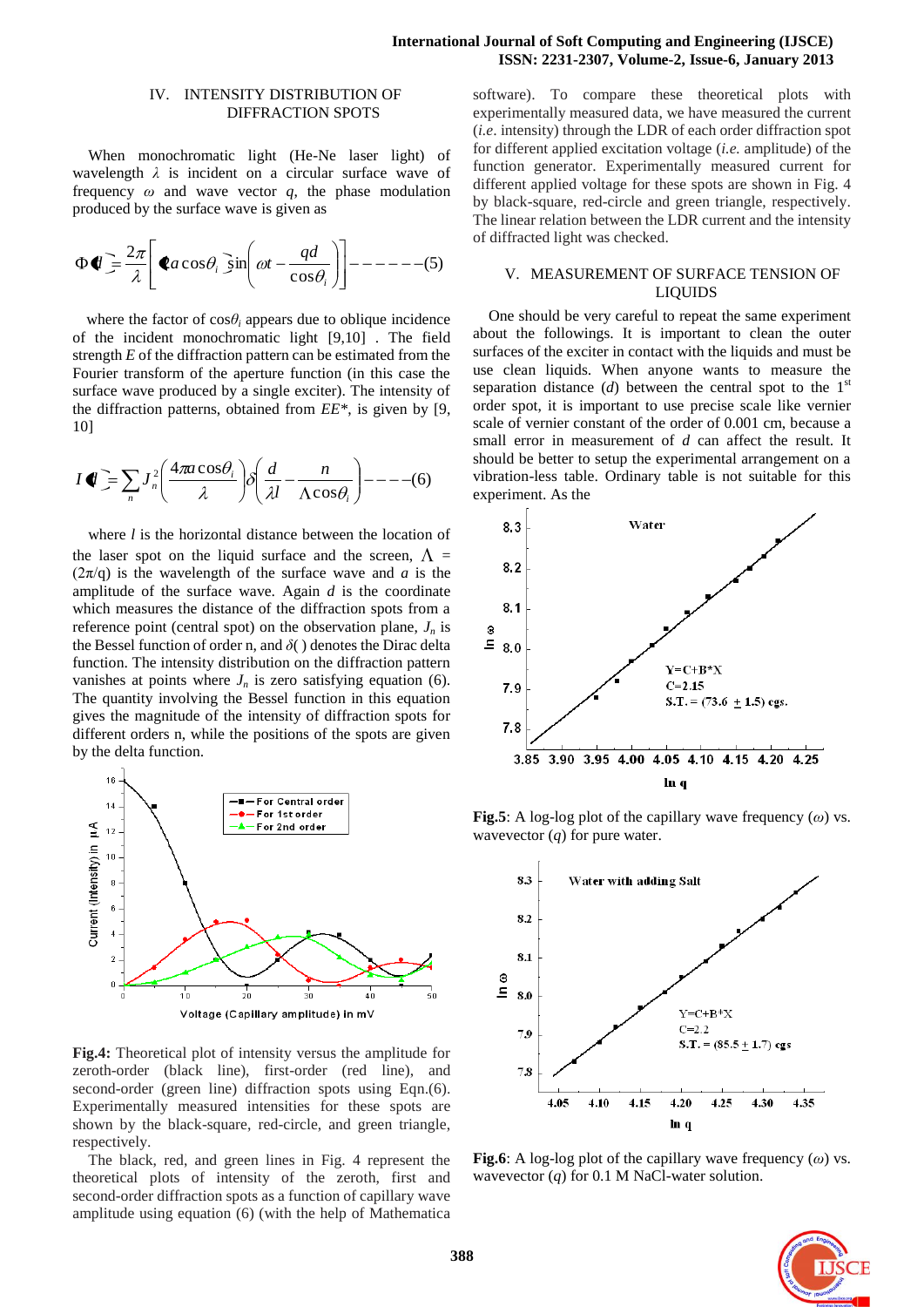

**Fig.7**: A log-log plot of the capillary wave frequency  $(\omega)$  vs. wavevector (*q*).

| Liquid                           | <b>Measured</b><br>surface tension<br>(dyne/cm) | <b>Reported</b><br>surface<br>tension<br>(dyne/cm) |
|----------------------------------|-------------------------------------------------|----------------------------------------------------|
| Water                            | $73.6 \pm 1.5$                                  | 70-74<br>$[13]-[16]$                               |
| 0.1 M NaCl-water<br>solution     | $85.5 \pm 1.7$                                  | 80-85<br>$[13], [17]-[19]$                         |
| Water with adding<br>Mustard oil | $36.6 \pm 0.7$                                  | 34<br>[20]                                         |

**Table-I**: Comparison of surface tension at  $27^{\circ}$ C.

vibration-less table is not available to us and hence, we setup the experiment at ground floor. In this experiment, we have calculated the surface tension for pure water  $(73.6 \pm 1.5)$ dyne/cm, water with NaCl impurity (85.5  $\pm$  1.7) dyne/cm and water with mustard oil impurity  $(36.6 \pm 0.7)$  dyne/cm. Our calculated values are strongly supported by the reported theoretical or experimental values (see Table-I) [13]-[20]. When we add mustard oil in pure water, the presence of oil molecules at the surface, lower the strength of intermolecular bonding and hence decrease surface tension. Again, oil is nonpolar, so hydrogen bonds do not form between the molecules, so the surface tension is less. On the other hand, when we add NaCl into water, it increases the bonding strength between the water molecules and hence increases the surface tension of water.

# VI. MEASUREMENT OF CAPILLARY WAVE PROFILE

To study the capillary wave properties (*i.e.* wavelength, frequency, phase velocity etc.), we have used the above mentioned data. We have calculated the wavelength of capillary wave at room temperature  $(27<sup>0</sup>C)$  for a fixed applied frequency (*f*=400 Hz) from the measured wavevector (*q*) using equation

$$
\Lambda = \frac{2\pi}{q}
$$

We have verified this calculated wavelength also from the Derac delta function of equation (6) considering *d/λl = n/Λcosθi*. The calculated wavelengths of different liquids are shown in Table-II. Again using the measured values of surface tension (*A*) of liquids, we can estimate the phase velocity  $(V_{\text{ph}})$  considering the relation-

$$
v_{ph} = \sqrt{\frac{2 \times \pi \times A}{\Lambda \times \rho}}
$$

where  $\rho$  is the density of liquid at room temperature. In Table-II, we have shown the calculated phase velocities of different liquids.

| Table -II: The surface wave profiles of capillary waves at |  |  |
|------------------------------------------------------------|--|--|
| room temperature $(27^{\circ}$ C) and frequency 400 Hz.    |  |  |

| Liquids                                    | <b>Density</b><br>$(\rho)$ in gm/<br>$\text{cm}^3$ | <b>Capillary</b><br><b>Waveleng</b><br>th $(\Lambda)$ in<br><b>cm</b> | <b>Phase</b><br><b>Velocity of</b><br><b>Capillary</b><br>wave $(V_{ph})$ in<br>cm/sec |
|--------------------------------------------|----------------------------------------------------|-----------------------------------------------------------------------|----------------------------------------------------------------------------------------|
| Water                                      | 0.997                                              | 0.126                                                                 | 60.7                                                                                   |
| 0.1 <sub>M</sub><br>NaCl-water<br>solution | 1.04                                               | 0.128                                                                 | 63.5                                                                                   |
| Water with<br>adding<br>Mustard oil        | 0.997                                              | 0.107                                                                 | 46.4                                                                                   |

### VII**.** CONCLUSIONS

We have measured the liquid property (surface tension) of pure and impure water by optical method which strongly supports the reported data. Using these measured values of surface tensions, we also study capillary wave properties like wavelengths, phase velocities etc. of different liquids. In this experiment, we have created vibrations on the liquid surface with the exciter which is connected with a loud speaker (electrically driven) but one can also create vibrations by thermal method. Following this simple experimental set up, the other liquid properties like viscosity of liquid can also be measured by measuring the damping coefficient as indicated in ref. [11]. Finally, we conclude that this low cost experimental set up can helpful to study the both liquid properties and capillary wave profile.

### VIII. ACKNOWLEDGEMENT

Authors thank A. Chowdhury, A. Maji, S. Samanta, P. Mondal and A. Khanra, final year students of Instrumentation and Control Engineering, 2008-2012, Haldia Institute of Technology, Haldia for their help while doing this experiment.